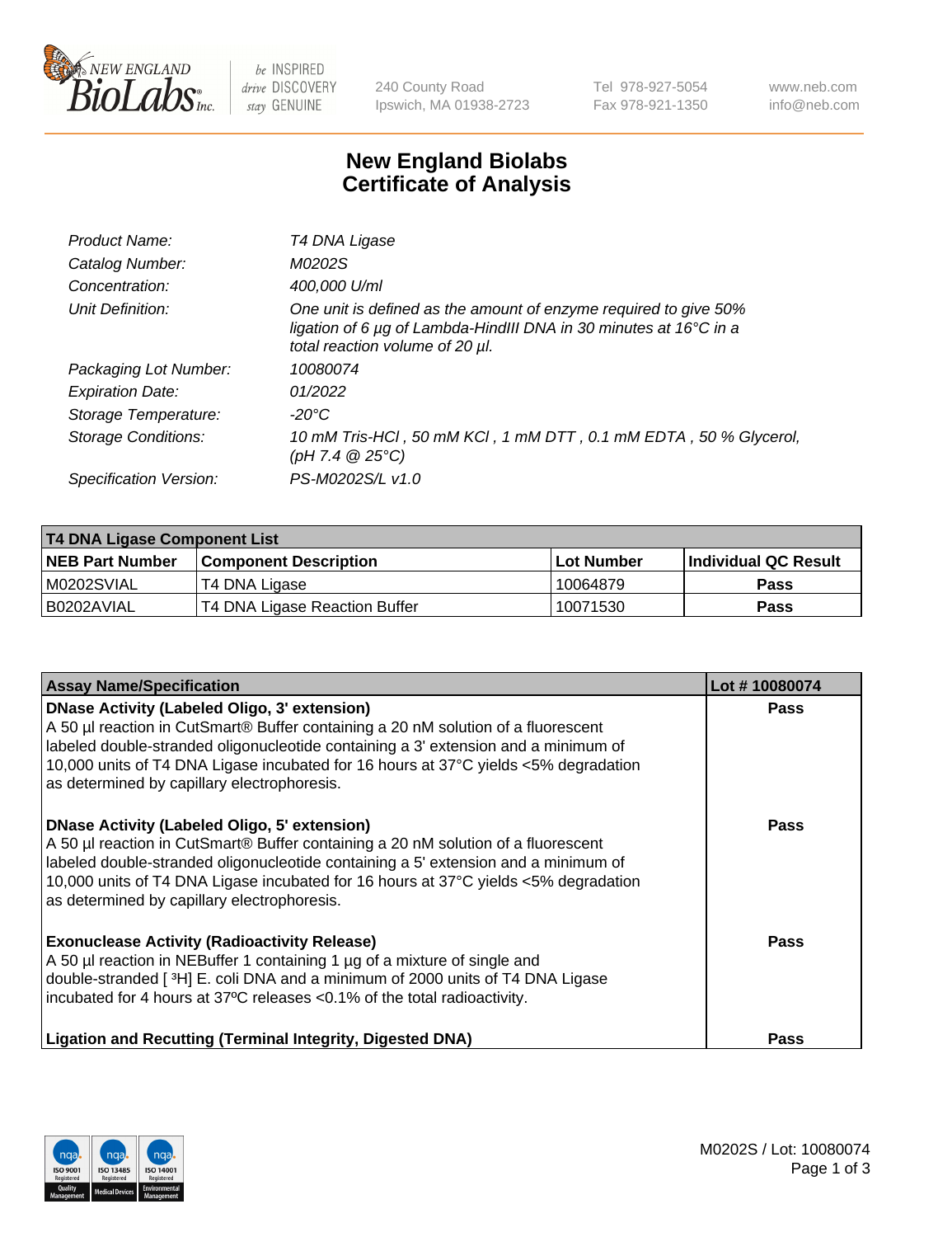

be INSPIRED drive DISCOVERY stay GENUINE

240 County Road Ipswich, MA 01938-2723 Tel 978-927-5054 Fax 978-921-1350 www.neb.com info@neb.com

| <b>Assay Name/Specification</b>                                                                                                                                                                                                                                                                                                                                                                             | Lot #10080074 |
|-------------------------------------------------------------------------------------------------------------------------------------------------------------------------------------------------------------------------------------------------------------------------------------------------------------------------------------------------------------------------------------------------------------|---------------|
| A 20 µl reaction in 1X T4 DNA Ligase Reaction Buffer containing 2 µg of Lambda<br>DNA-HindIII Digest and a minimum of 4000 units of T4 DNA Ligase incubated for 16<br>hours at 37°C results in >95% ligation of the DNA fragments as determined by agarose<br>gel electrophoresis. Of these ligated fragments, >95% can be recut with HindIII.                                                              |               |
| <b>Non-Specific DNase Activity (16 Hour)</b><br>A 50 µl reaction in NEBuffer 1 containing 1 µg of CIP-treated Lambda-HindIII DNA and<br>a minimum of 2000 units of T4 DNA Ligase incubated for 16 hours at 37°C results in a<br>DNA pattern free of detectable nuclease degradation as determined by agarose gel<br>electrophoresis.                                                                        | Pass          |
| <b>Protein Concentration (A280)</b><br>The concentration of T4 DNA Ligase is 0.4 mg/ml +/- 10% as determined by UV<br>absorption at 280 nm. Protein concentration is determined by the Pace method using<br>the extinction coefficient of 57,675 and molecular weight of 55,292 daltons for T4<br>DNA Ligase (Pace, C.N. et al. (1995) Protein Sci., 4, 2411-2423).                                         | Pass          |
| <b>Protein Purity Assay (SDS-PAGE)</b><br>T4 DNA Ligase is ≥ 95% pure as determined by SDS-PAGE analysis using Coomassie Blue<br>detection.                                                                                                                                                                                                                                                                 | <b>Pass</b>   |
| qPCR DNA Contamination (E. coli Genomic)<br>A minimum of 2000 units of T4 DNA Ligase is screened for the presence of E. coli<br>genomic DNA using SYBR® Green qPCR with primers specific for the E. coli 16S rRNA<br>locus. Results are quantified using a standard curve generated from purified E. coli<br>genomic DNA. The measured level of E. coli genomic DNA contamination is ≤ 1 E. coli<br>genome. | <b>Pass</b>   |
| <b>RNase Activity (Extended Digestion)</b><br>A 10 µl reaction in NEBuffer 4 containing 40 ng of a 300 base single-stranded RNA<br>and a minimum of 1 µl of T4 DNA Ligase is incubated at 37°C. After incubation for 16<br>hours, >90% of the substrate RNA remains intact as determined by gel electrophoresis<br>using fluorescent detection.                                                             | <b>Pass</b>   |
| <b>Single Stranded DNase Activity (FAM-Labeled Oligo)</b><br>A 50 µl reaction in CutSmart® Buffer containing a 20 nM solution of a fluorescent<br>internal labeled oligonucleotide and a minimum of 10,000 units of T4 DNA Ligase<br>incubated for 16 hours at 37°C yields <5% degradation as determined by capillary<br>electrophoresis.                                                                   | Pass          |
| Double Stranded DNase Activity (Labeled Oligo)<br>A 50 µl reaction in CutSmart® Buffer containing a 20 nM solution of a fluorescent<br>labeled double-stranded oligonucleotide containing a blunt end and a minimum of                                                                                                                                                                                      | Pass          |